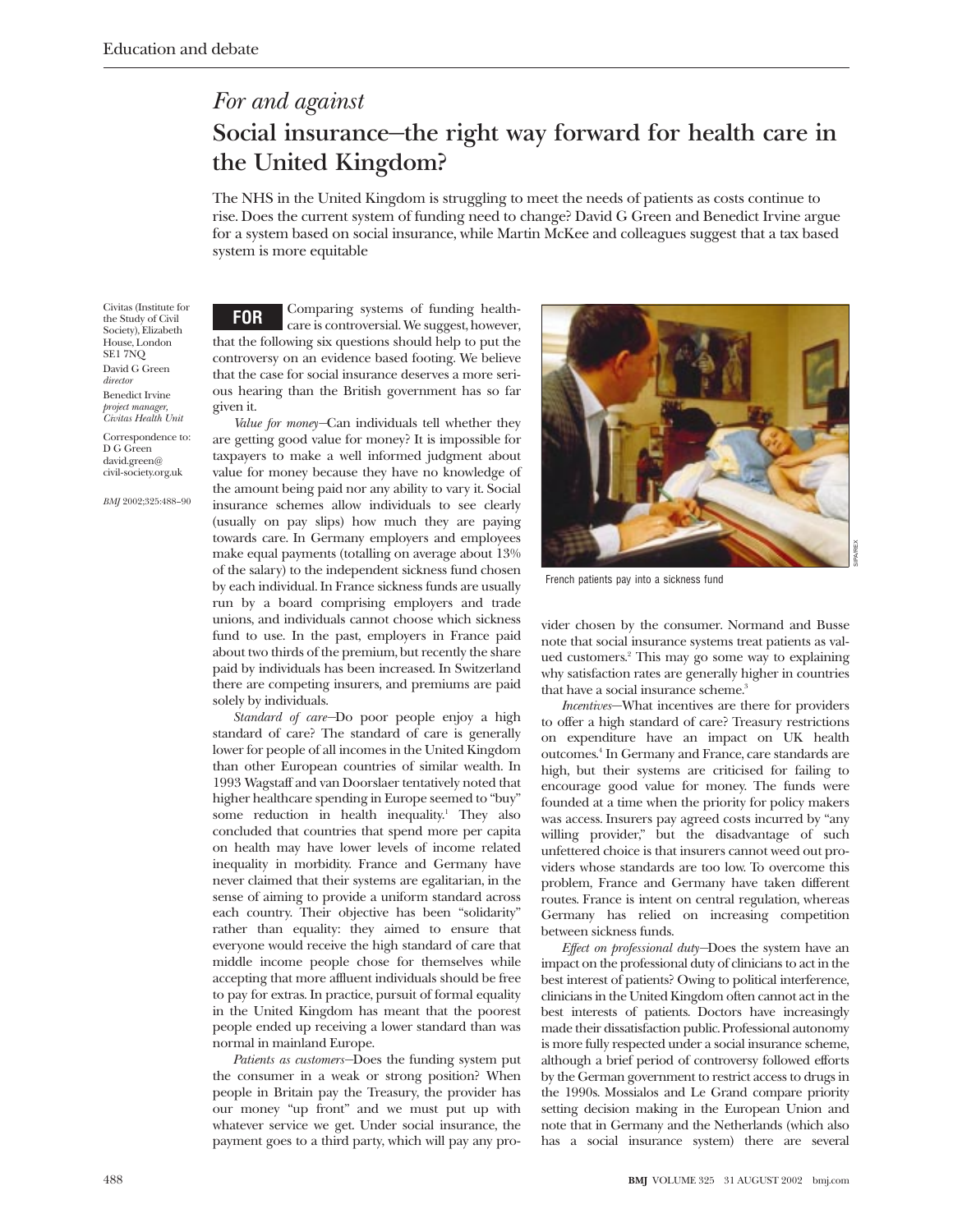stakeholders who can veto decisions and who are not beholden to the government.<sup>5</sup>

*Balancing expectations and resources—*Has the system proved able over time to bring the expectations of individuals into balance with the capacity of providers to treat patients? The UK Treasury has interests of its own that do not necessarily coincide with those of consumers. Funding health care from general taxes has proved to be an ineffective way of bringing the expectations of patients into balance with the treatment capacity of the system. The Wanless report put the accumulated underinvestment at £267bn (\$417bn;  $€425bn$ .<sup>6</sup> Separation of healthcare finance from other government expenditure allows spending levels to rise according to demand; social insurance systems tend to lead to higher spending than tax based systems.7 In 2000, the World Health Organization ranked countries according to the responsiveness of their health systems to needs: Switzerland, Luxembourg, Germany, and the Netherlands (all with social insurance systems) ranked second, third, fifth, and ninth in the world. Of the tax based systems in western Europe, only Denmark (with

its highly decentralised system funded by local taxation) achieves a similar ranking—fourth. The United Kingdom languished in twenty sixth position.8 —David G Green, Benedict Irvine

Competing interests: None declared.

- 1 Wagstaff A, van Doorslaer E. Equity in the delivery of health care: methods and findings. In: Wagstaff A, van Doorslaer E, Rutten F, eds. *Equity in the finance and delivery of health care: an international perspective.* Oxford University Press, 1993.
- 2 Normand C, Busse R. Social health insurance financing. In: Mossialos E, Dixon A, Fugueras J, Kutzin J, eds. *Funding health care: options for Europe.* Buckingham: Open University Press, 2002.
- 3 Mossialos E. *Citizens and health systems: main results from a Eurobarometer survey.* Brussels: European Commission Directorate General for Health and Consumer Protection, 1998.
- 4 Or Z. *Summary of results from breast cancer disease study*. *What is best and at what cost?* Paris: Organisation for Economic Co-operation and Development, 2002.
- 5 Mossialos E, Le Grand J. *Health care and cost containment in the European Union*. Aldershot: Ashgate Press, 1999.
- 6 Wanless D. *Securing our future health: taking a long-term view, final report*. London: HM Treasury, 2002.
- 7 Organisation for Economic Co-operation and Development. *Health data,*
- *2001*. *A comparative analysis of 29 countries.* Paris: OECD, 2001. 8 World Health Organization. *World health report 2000.* Geneva: WHO, 2000.

**AGAINST** After years of debate about containing<br>spending on health care in the United Kingdom a consensus has emerged that it should be increasing. Unfortunately, this breaks down when the debate is about how the extra funds should be raised. The Treasury argues for continued funding from taxes and national insurance contributions.<sup>1</sup> Others argue for a shift to social health insurance, accompanied by higher spending by individuals through user charges and private insurance, on the grounds that funding from taxation is unsustainable.<sup>2</sup> We believe that the arguments for change are flawed.

Supporters of change contend that Britain is out of step with the rest of the world. Yet other countries in Europe rely largely on taxation. The organisation of social insurance systems also differ considerably from each other.<sup>3</sup> Every system is, in some way, unique. And no western European country has changed from a tax based funding system to an insurance based system, although several—including France, Italy, and Spain have moved or are moving in the opposite direction.<sup>4</sup>

#### **Impact on the economy**

Some commentators argue that social insurance systems spend more on health care, but some tax based systems, such as Sweden's, seem able to spend at least as much as social insurance systems. However, how the resources are spent and the output and outcomes achieved is surely more important. Denmark, a tax funded system, does not spend as much as France or Germany, but neither does it face the problems (such as long waiting lists and staff shortages) seen in Britain.

Others have argued that the impact of the necessary additional spending on income tax would be politically unacceptable. Yet income tax now accounts for only £118bn (\$184bn; €188bn) of a total tax revenue of  $\text{\pounds}407bn$ <sup>5</sup> so the consequences for income tax need not be excessive. Retaining the ability to raise taxes from various sources, including



German care standards are high, but are they good value?

investment income and company profits, makes it possible to compensate for imbalances across the economic cycle.

In contrast, social insurance seems less sustainable. It is more vulnerable to economic cycles and is levied on earned income, which is growing more slowly than investment income. Of course, shifting to earned income would benefit those who have reduced their tax bill by taking most of their income as dividends. Furthermore, the cost it imposes on employment is greater. Many firms in France and Germany already find the cost of employment extremely burdensome. Given industry's reaction to a small increase in national insurance contributions in Britain, raising the entire health budget this way would presumably cause an immediate exodus of firms to countries where labour costs are lower.

# **Private sources of funding**

Some people suggest that patients should pay more. In France and the Netherlands about 20% of total health

London School of Hygiene and Tropical Medicine, London WC1E 7HT Martin McKee *professor of European public health*

London School of Economics and Political Science, London WC2A 2AE Anna Dixon *lecturer in European health policy*

LSE Health and Social Care, London School of Economics and Political Science Elias Mossialos *codirector*